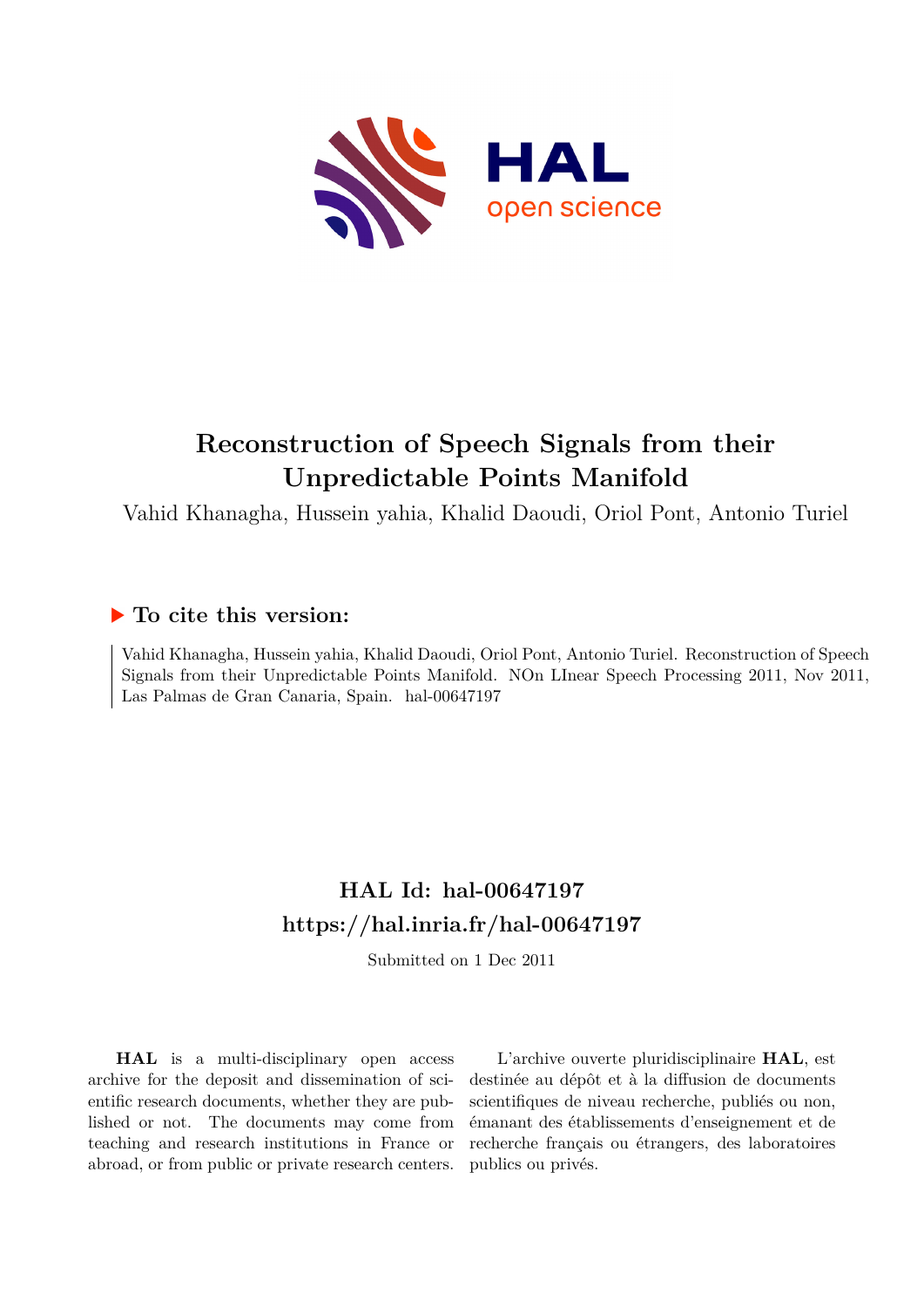# Reconstruction of Speech Signals from Their Unpredictable Points Manifold

Vahid Khanagha<sup>1</sup>, Hussein Yahia<sup>1</sup>, Khalid Daoudi<sup>1</sup>, Oriol Pont<sup>1</sup>, and Antonio Turiel<sup>2</sup>

<sup>1</sup> INRIA Bordeaux Sud-Ouest (GEOSTAT team), 351 Cours de la Liberation, 33405 Talence cedex, France  $^2$  Institut de Ciències del MAR, ICM - CSIC, Passeig de la barceloneta 37-49, 08003 Barcelona, Spain http://geostat.bordeaux.inria.fr {vahid.khanagha,hussein.yahia,khalid.daoudi, oriol.pont}@Inria.fr,turiel@icm.csic.es

Abstract. This paper shows that a microcanonical approach to complexity, such as the Microcanonical Multiscale Formalism, provides new insights to analyze non-linear dynamics of speech, specifically in relation to the problem of speech samples classification according to their information content. Central to the approach is the precise computation of Local Predictability Exponents (LPEs) according to a procedure based on the evaluation of the degree of reconstructibility around a given point. We show that LPEs are key quantities related to predictability in the framework of reconstructible systems: it is possible to reconstruct the whole speech signal by applying a reconstruction kernel to a small subset of points selected according to their LPE value. This provides a strong indication of the importance of the Unpredictable Points Manifold (UPM), already demonstrated for other types of complex signals. Experiments show that a UPM containing around 12% of the points provides very good perceptual reconstruction quality.

Keywords: non-linear speech processing, multi-scale methods, complex signals and systems, predictability, compact representation.

## 1 Introduction

The existence of highly non-linear and turbulent phenomena in the production process of the speech signal has been theoretically and experimentally established [5, 15]. However, most of the classical approach in speech processing are based on linear techniques which basically rely on the source-filter model. These linear approachs can not adequately take into account or capture the complex dynamics of speech (despite their undeniable importance). For instance, it has been shown that the Gaussian linear prediction analysis which is a ubiquitous technique in current speech technologies, cannot be used to extract all the dynamical structure of real speech time series (for all simple vowels of US English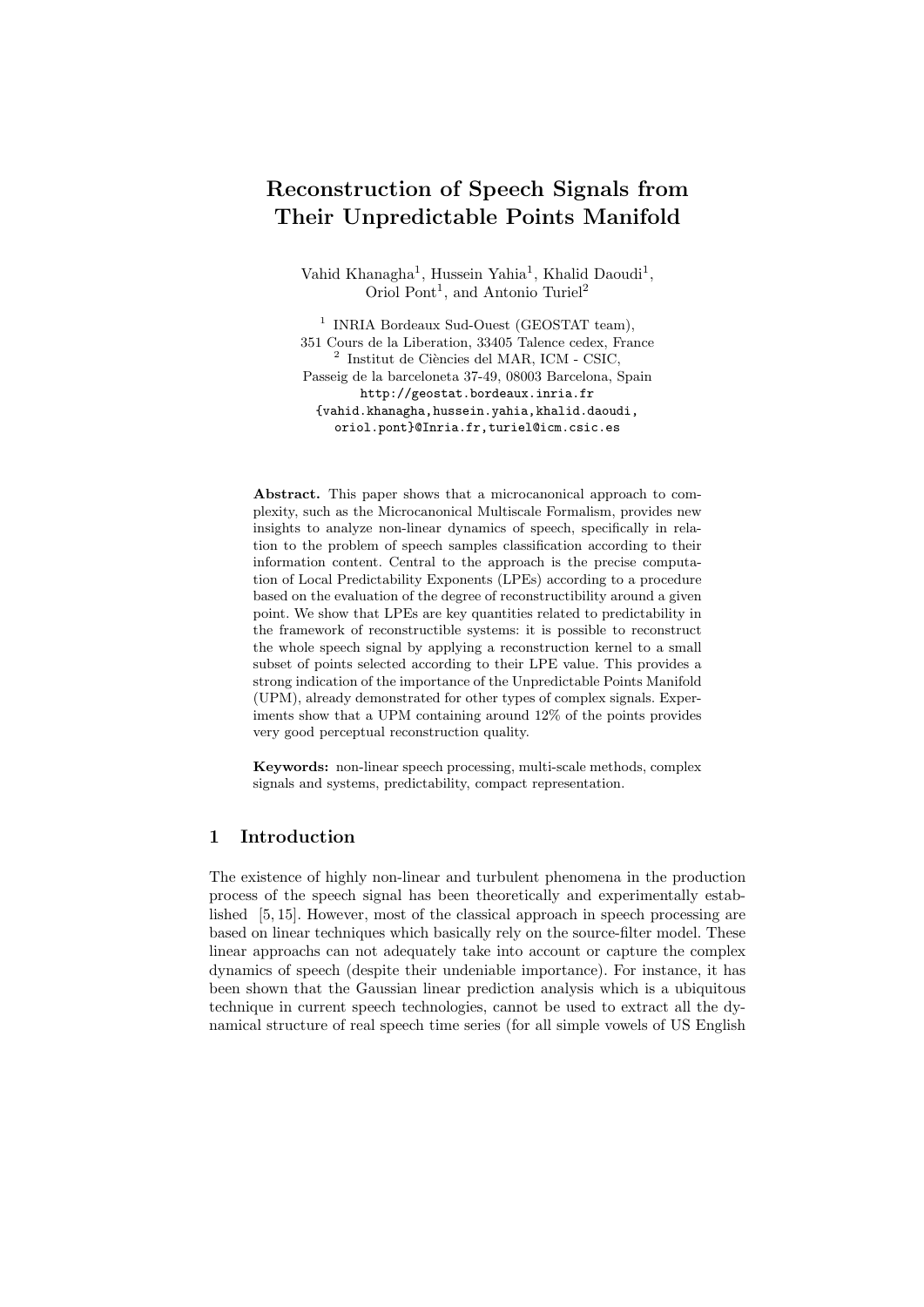and for both male and female speakers) [9]. For this reason, non-linear speech processing has recently gained a significant attention, seeking for alternatives of these dominant linear methods [8]. The use of Lyapunov Exponents (associated to the degree of chaos or predictability in a dynamical system) [7] or fractal dimensions of speech (Minkowski-Bouligand dimensions, related to the amount of turbulence in a speech sound)[11] for phoneme classification are successful examples of such methods considering speech as a realization of complex system in a physical sense.

Recent advances in the analysis of complex signals and systems have shown that a microcanonical approach associated to a precise evaluation of Local Predictability Exponents (LPEs) can be derived from analogies with Statistical Physics. These methods can be used to get access to non-linear characteristics of the speech signal and to relate them with the geometrical localization of highly unpredictable points [2] in the signal domain. The framework called Microcanonical Multiscale Formalism (MMF) can be used to compute these LPEs [18]. In an earlier work [6] we have presented the potential of these exponents in the identification of transition fronts in the speech signal and we used them to develop a powerful phonetic segmentation algorithm. In this paper, by showing how the evaluation of predictability is embedded in the estimation procedure of LPEs, we study how they truly quantify the information content at any given point. We show how the LPEs can be used to determine a proper subset in the signal domain made of points which are the most informative (i.e. less predictable). This is proved, in the framework of reconstructible systems, by successful reconstruction of the whole signal from that proper subset, called for that reason the Unpredictable Points Manifold (UPM) [14], which turns to be identical with the Most Singular Manifold previously defined in [18].

We use an objective measure of perceptual quality to evaluate the reconstructibility of speech signal from the UPM. We show that quite natural reconstruction can be achieved by applying the reconstruction formula to a UPM which contains only around 12% of samples. This implies the possibility of the future development of an efficient speech compression algorithm. Moreover, this significant redundancy reduction, together with the previous promising phonetic segmentation results [6], add to demonstrate the high potential of LPEs in the analysis of speech signal.

This paper is organized as follows: section 2 provides a brief review of basic concepts of the MMF. In section 3 we present the detailed procedure for the estimation of LPEs through a local reconstruction procedure. In section 4 the experimental results are presented and finally, in section 5 we draw our conclusions.

## 2 Microcanonical Multiscale Formalism

Microcanonical Multiscale Formalism (MMF) is a microcanonical approach to the geometric-statistical properties of complex signals and systems [18]. It can be seen as an extension of previous approaches [1] for the analysis of turbulent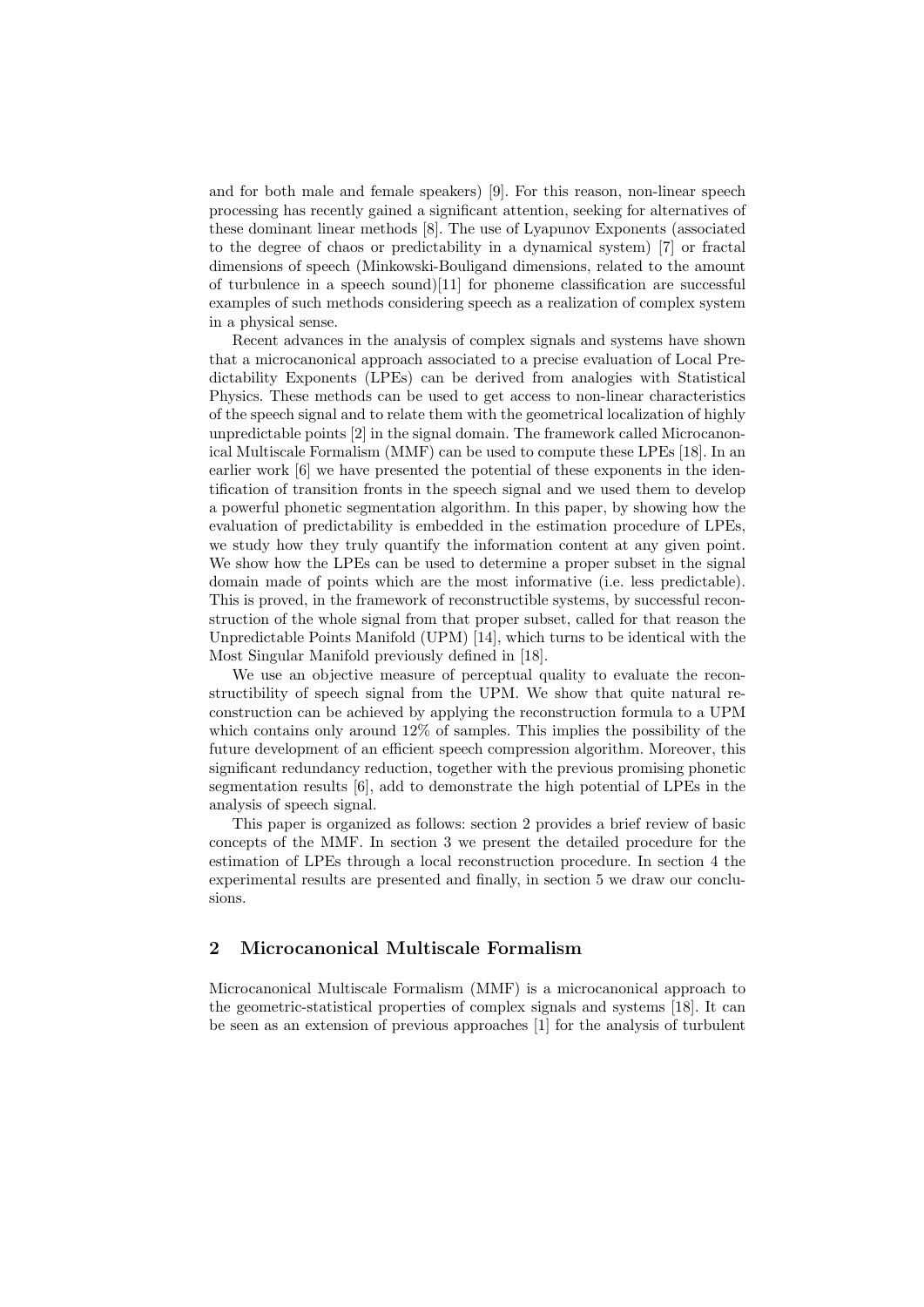data, in the sense that it considers quantities defined at each point of the signal's domain, instead of averages used in canonical formulations (moments and structure functions) [3, 13]. MMF is based on the computation of a singularity exponent at every point in a signal's domain; we call the singularity exponents Local Predictability Exponents or LPEs. LPEs unlock the relations between geometry and statistics in a complex signal, and have been used in a wide variety of applications ranging from signal compression to inference and prediction [16, 12]. LPEs are defined by the evaluation of the limiting behavior of a multiscale functional  $\Gamma_r$  at each point t and scale r:

$$
\Gamma_r(s(t)) = \alpha(t) r^{h(t)} + o\left(r^{h(t)}\right) \qquad r \to 0 \tag{1}
$$

If  $\Gamma_r(s(t)) = |s(t + r) - s(t)|$ , then evaluation of LPE  $h(t)$  results in Hölder exponents which are widely used in fractal analysis. However it is often difficult to obtain good estimation of Hölder exponents because of the sensitivity and instability of linear increments. Another choice for  $\Gamma_r$  is introduced in [18] is a measure operating on the derivative of the signal s':

$$
\Gamma_r(s(t)) := \frac{1}{2r} \int_{t-r}^{t+r} |s'(\tau)| d\tau \tag{2}
$$

In equation 1 the singularity exponent  $h(t)$  is called a LPE at t. It can be evaluated through log − log regression of wavelet projections [10, 17] but the resolution capability of a wavelet depends on the number of its zero-crossings, which is increased in higher order wavelet but is minimum for positive wavelets. So, the introduction of gradient measures improves the spatial resolution of LPE estimation. However it is still possible to achieve better precision in the estimation of LPEs, particularly while attempting to mitigate the phenomenon of oscillations in a wavelet decomposition or while avoiding the problem of determining a wavelet adapted to the nature of the signal. This leads to the estimation of LPEs as presented in the next section.

#### 3 Evaluating LPEs through local reconstruction

In [16] is presented, in the case of 2D signals, a formal reconstruction of a signal from partial information about its gradient. This reconstruction is properly defined for signals having at each point t a value  $h(t)$  defined by equation 1 (in the case of the functional in Eq. (2)). The singularity exponents  $h(t)$  define a hierarchy of sets having a multiscale structure closely related of the cascading properties of some random variables associated to the macroscopic description of the system under study. Among these sets, the Most Singular Manifold  $\mathcal{F}_\infty$ (MSM, defined by the points in the signal's domain having the minimal singularity exponent at a given threshold) maximizes the statistical information in the signal. Consequently, there is a universal operator that reconstructs the signal from its gradient restricted to the MSM. The set  $\mathcal{F}_{\infty}$  defines a current of the essential gradient defined by: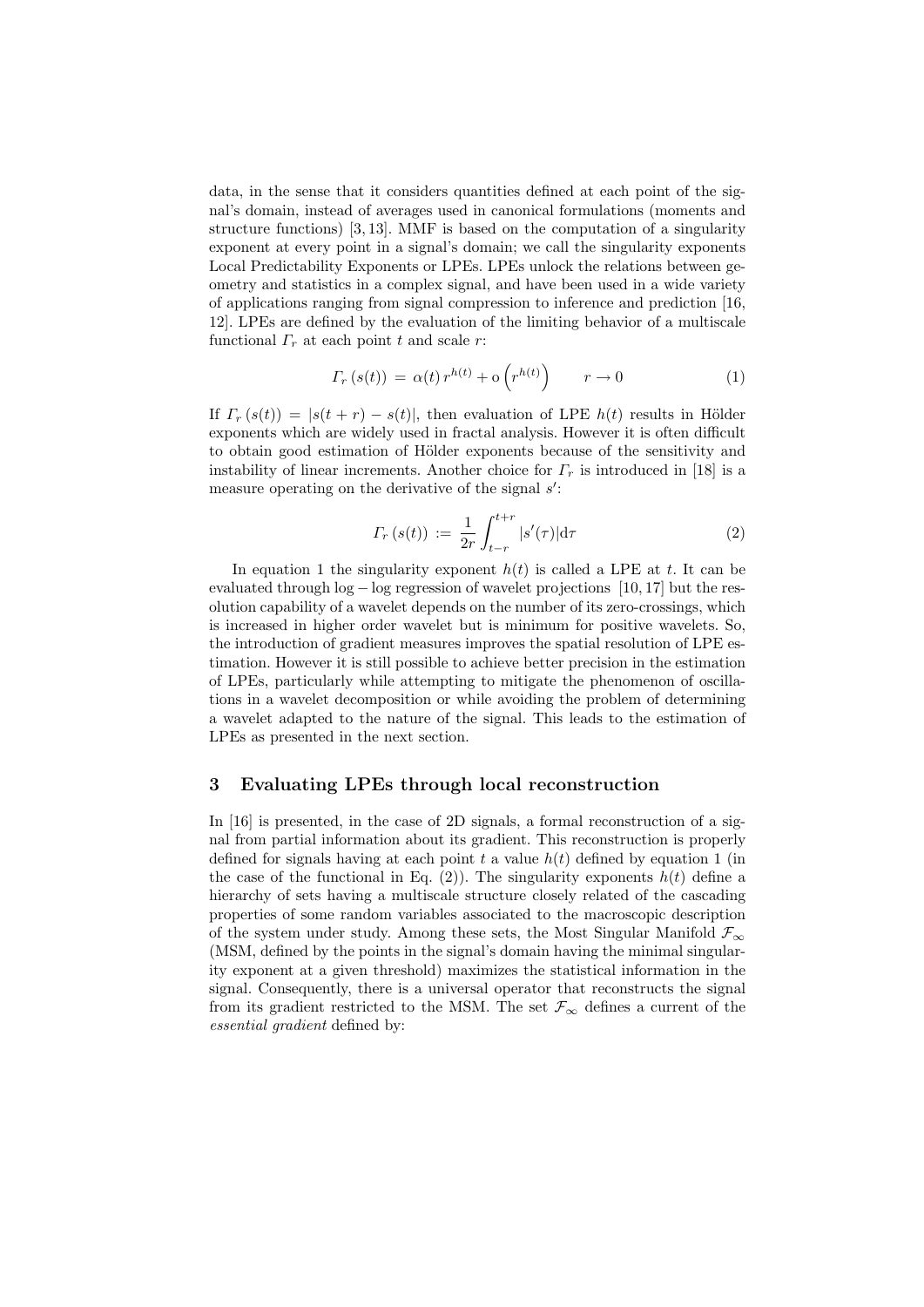$$
\nabla_{\mathcal{F}_{\infty}} s(t) = s'(t) \delta_{\mathcal{F}_{\infty}}(t)
$$
\n(3)

where  $\delta_{\mathcal{F}_{\infty}}$  is the distribution associated to the continuum of the MSM. According to these notations, the reconstruction formula reads

$$
s(t) = (g \cdot \nabla_{\mathcal{F}_{\infty}} s)(t)
$$
 (4)

where  $g$  is a universal reconstruction kernel defined in Fourier space by:

$$
g(\mathbf{\hat{k}}) = i\mathbf{k}/|\mathbf{k}|^2, i = \sqrt{-1}
$$
\n(5)

This reconstruction kernel g acts as an inverse derivative operator in Fourier space and there is at least one set  $\mathcal{F}_{\infty}$  for which the reconstruction formula is trivial: if we take as  $\mathcal{F}_{\infty}$  the whole signal domain, then the reconstruction formula takes the form  $\nabla_{\mathcal{F}_{\infty}} s(t) = s'(t)$ . If  $\mathcal{F}$  is any set for which the reconstruction is perfect, then, according to  $[16, 14]$ , the decision to include or not a point t in  $F$  is local around t. By definition, the Unpredictable Point Manifold (UPM)  $\mathcal{F}_{upm}$ , the collection of all unpredictable points, is the smallest set for which perfect reconstruction is achieved. The basic conjecture of the framework of reconstructible systems is that  $\mathcal{F}_{upm} = \mathcal{F}_{\infty}$  i.e. UPM = MSM. Assuming this, we will therefore define a quantity associated with the local degree of predictability at each point. This quantity is a special vectorial measure defined by a wavelet projection of the gradient which penalizes unpredictability.

Given the point t in the domain of discrete signal  $s(t)$ , the simplest neighborhood associated to the predictability at time  $t$ , can be formed by the three points  $(p_0, p_1, p_2)$  where  $p_0 = t$ ,  $p_1 = t + 1$  and  $p_2 = t - 1$ . In order to avoid standard harmonics of the form  $(e^{2ik\pi/n})_k$  which are dependent to the size n, we first mention that the simplest Nyquist frequency in the two directions of a given point  $t$ , is  $2\pi/3$ . Consequently we introduce the complex number  $\omega = e^{2i\pi/3} = -\frac{1}{2} + i\frac{\sqrt{3}}{2}$ ,  $\bar{\omega} = \omega^2$  along with the matricial operator:

$$
\mathcal{M} = \frac{1}{3} \begin{bmatrix} 1 & 1 & 1 \\ 1 & \omega & \bar{\omega} \\ 1 & \bar{\omega} & \omega \end{bmatrix}
$$
 (6)

Now we define a derivation operator  $d_x$  in Fourier space, which is naturally associated to a half-pixel difference between a given point and its immediate neighbors:

$$
d_x = \mathcal{M}^{-1} \hat{d}_x \mathcal{M} \tag{7}
$$

where  $\hat{d}_x = (0, i\sqrt{3}, -i\sqrt{3})$  and its action on a vector is being done componentwise. Indeed, we multiply M by a vector and then we apply  $\hat{d}_x$  and multiply the resulting vector by  $\mathcal{M}^{-1}$ . The local reconstruction operator is then defined as:

$$
\mathcal{R} = \mathcal{M}^{-1} \hat{\mathcal{R}} \mathcal{M} \tag{8}
$$

where  $\hat{\mathcal{R}} = (0, -i\sqrt{3}, i\sqrt{3})$ . We use these gradient and reconstruction operators to define a UPM measure of local correlation as follows. Given a point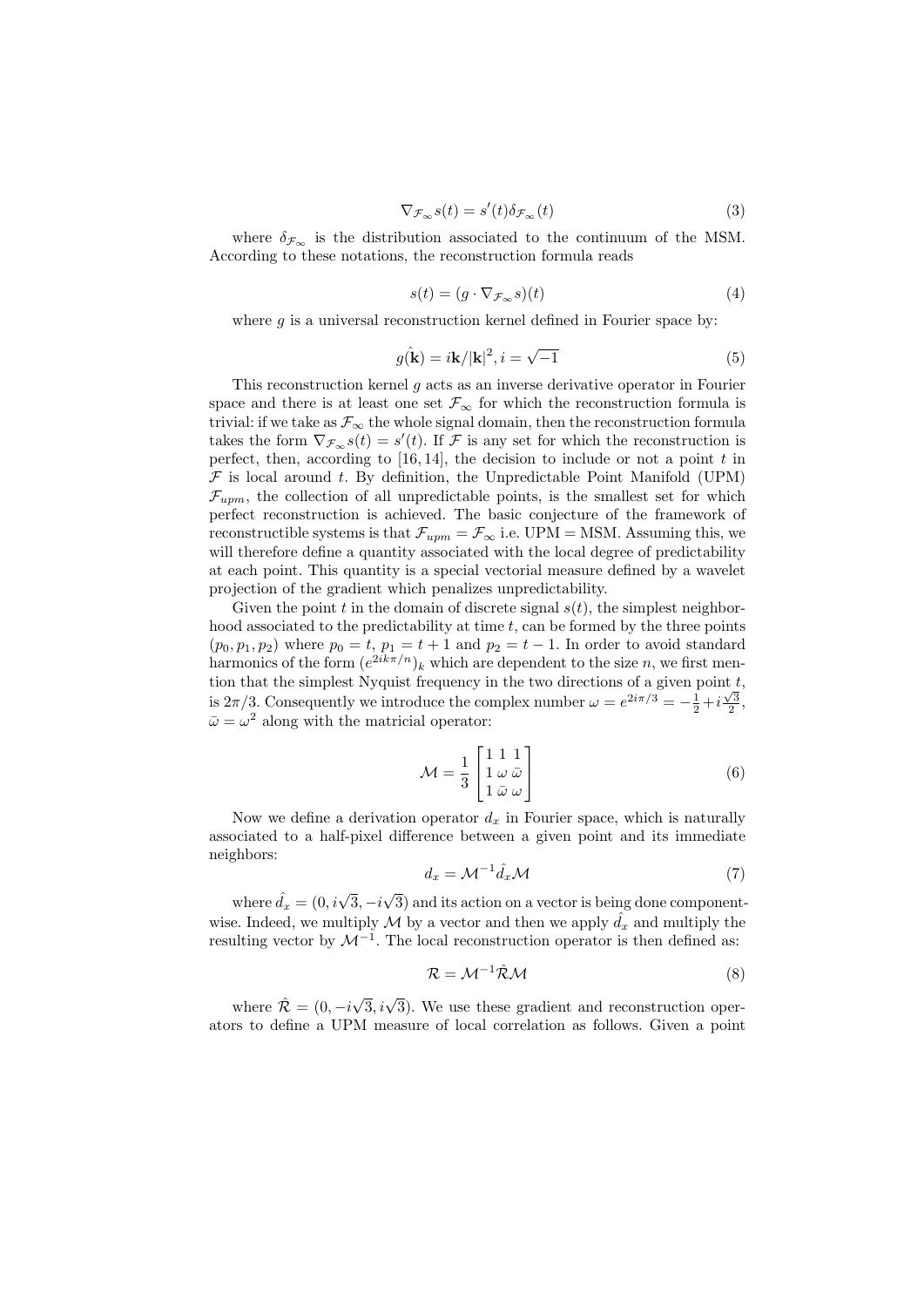$t_0$  and a scale  $r_0$ , we define the neighborhood of  $t_0$  as  $(p_0, p_1, p_2)$  and the associated signal values of this neighborhood as  $(s_0, s_1, s_2)$ . Given the average  $\bar{s} = \frac{1}{3}(s_0 + s_1 + s_2)$  we form the conveniently detrended vector  $(u_0, u_1, u_2)$  as  $u_0 = p_0 + \bar{s}, u_1 = p_0 - \bar{s}, u_2 = p_0 - \bar{s}$ . We apply  $d_x$  to the vector  $(u_0, u_1, u_2)$  to obtain  $(g_0, g_1, g_2)$  whose we save its first element as  $A = g_0$ . The local reconstruction operator is then applied to  $(g_0, g_1, g_2)$  in order to deduce the reconstructed signal  $(q_0, q_1, q_2)$ . Once again, we apply  $d_x$  to the latter to obtain  $(\rho_0, \rho_1, \rho_2)$ . The UPM measure of local correlation is then defined as:

$$
\mathcal{T}_{\Psi_{lcsm}}\Gamma_{r_0}(t_0) = |A - \rho_0| \tag{9}
$$

The exponents  $h(t)$ , thus called Local Predictability Exponents (LPEs), are then obtained using a point-wise evaluation of Eq. (1) with this UPM measure.

#### 4 Experimental results

The practical formation of UPM includes the determination of a threshold  $h_{\theta}$ , such that the application of the reconstruction formula to the points in which their LPE is inferior to this threshold (i.e.  $\langle h(t) \rangle \langle h_{\theta}$ ), provides negligible reconstruction error. However, in the case of speech signal, a global determination of  $h_{\theta}$  can be problematic. Indeed, speech is a non-stationary signal which can be regarded as the concatenation of small units (phonemes) which essentially possess diverse statistical characteristics. Hence a globally selected  $h_{\theta}$  might lead in perfect reconstruction of some phonemes (where the global  $h_{\theta}$  has formed a dense UPM around the neighborhood), while providing poor reconstruction of some other parts (where a less dense UPM is formed).



Fig. 1: Left- The perceptual quality of the reconstructed signals resulted from the application of reconstruction formula (Eq. (4)) to the UPM and to the subset of equally spaced samples. Right- the description of the SIG scale.

To preserve the relative reconstruction quality for the whole signal, we define a global UPM density and we locally select  $h_{\theta}$  such that this density is preserved in each neighborhood. For instance, to form a UPM containing 10% of the points of the signal, we use a sliding window (without overlapping) and for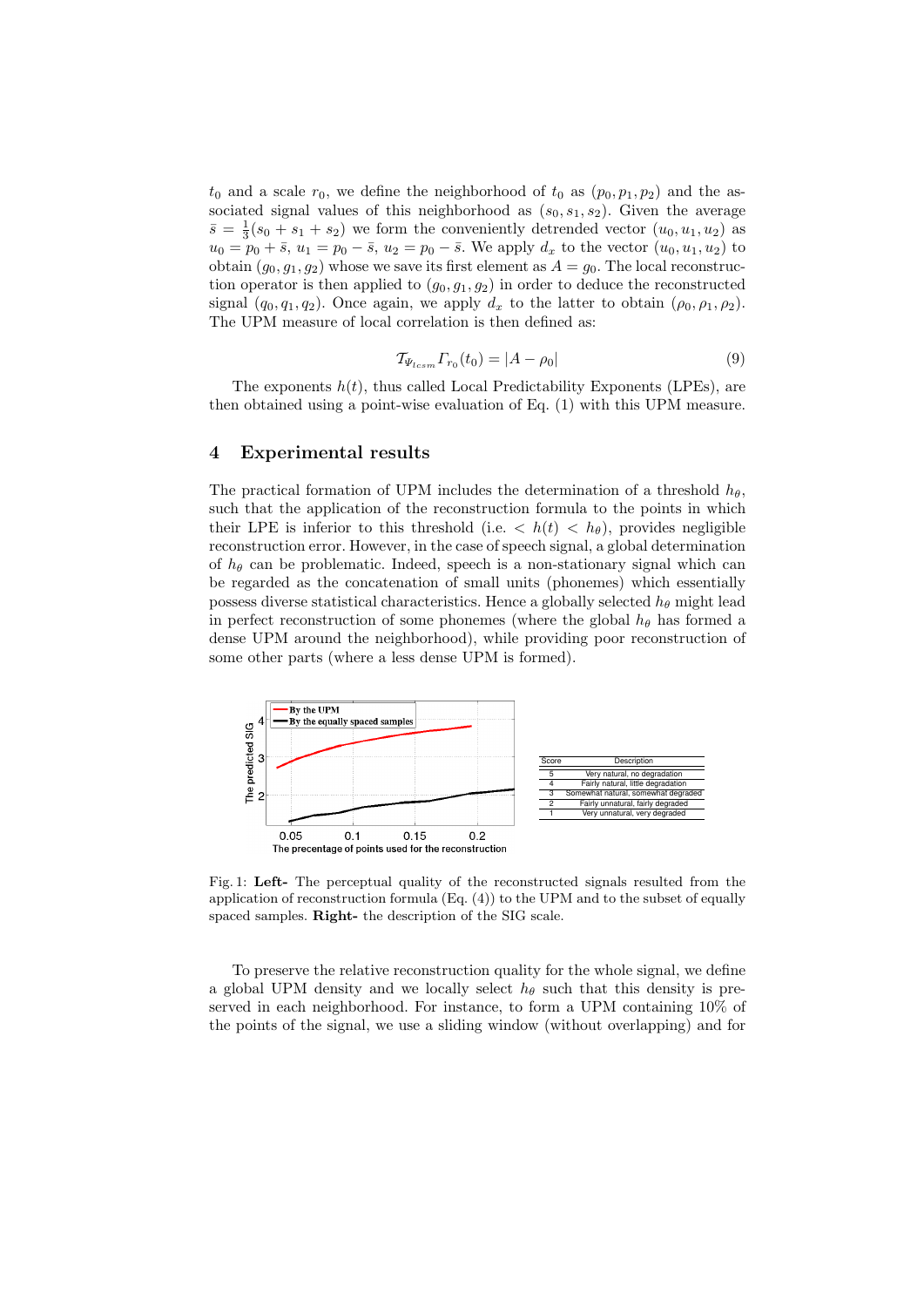each window, we take 10% of the points in the neighborhood having the least values of LPE (i.e. they are less predictable). The window length of 20msecs is employed so that the statistical variations of speech signal in each window might be neglgible. We take 10secs of speech signal from TIMIT database to assess the reconstructibility of speech signal from their UPM. The sample speech signal used for this experiment has a high voice activity factor( $= 0.9$ ). Hence, the resulting redundancy reduction could not be related to a simple voice activity detection.

To evaluate the quality of the reconstructed speech signals, a composite objective measure of speech distortion[4] is used. This composite measure is a combination of several basic perceptual measures, and has shown high correlation with subjective listening test which is believed to be the most accurate method for evaluating speech quality. This measure provides a predicted rating of speech distortion according to the SIG scale. Figure 1 shows the description of SIG scale, along with the resulting reconstruction scores for different UPM densities. In order to demonstrate how UPM truly corresponds to the most informative subset, we have compared the results of reconstruction from UPM with that of reconstruction from another subset which has the same size but is formed as the collection of equally spaced samples. It can be seen that the reconstruction scores obtained by the UPM is significantly superior. Moreover, quite natural reconstruction is achieved with only around 12% of the points in the UPM. In this case, the standard error of reconstruction (as defined in [18]) is equal to 27dB, which confirms the quality of the waveform reconstruction, besides the perceptual quality evaluated by the aforementioned composite measure.

### 5 Conclusion

By precise estimation of the LPEs according to the evaluation of the degree of local reconstructibility, we showed that it is possible to recognize the most informative subset inside the speech signal, called the UPM. We successfully used UPM to reconstruct the whole speech signal, with enough naturality. Indeed, a SIG score of 3.5 is achieved by a reconstruction from 12% of speech samples. Following our successful LPE-based phonetic segmentation [6], such significant redundancy reduction with a simple use of LPEs gives more ground to the relevance of these parameters in the analysis of the complex dynamics of speech signal, while leaving the door open for particularities of the speech signal w.r.t. the MMF, yet to be discovered in future studies.

#### Acknowledgment

This work was funded by the INRIA CORDIS doctoral program.

### References

1. Arneodo, A., Argoul, F., Bacry, E., Elezgaray, J., Muzy, J.F.: Ondelettes, multifractales et turbulence. Diderot Editeur, Paris, France (1995)